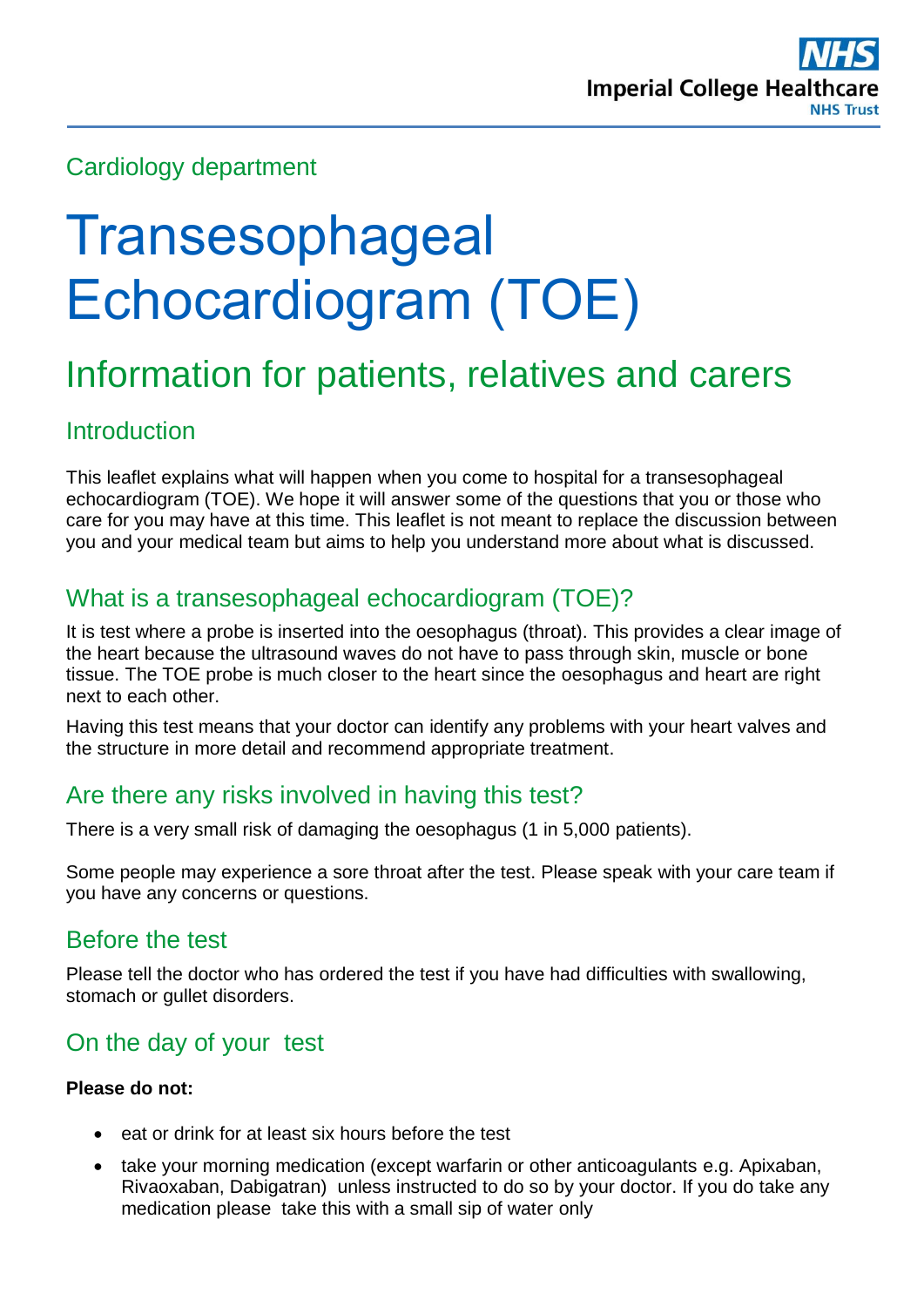drive or operate heavy machinery after your test for the rest of that day

#### **Please:**

• arrange for a friend / relative to accompany you on the day as you will be sedated during the test. You will need someone to stay with you overnight at home

## During the test

An echocardiographer will usually do the scan and a doctor will usually lead it. Once you enter the room, they will check that you understand the test and agree to go ahead with it. Please do not hesitate to ask any questions you may have about the test.

- The scan takes place in a private room
- We will give you a hospital gown and ask you to temporarily remove any glasses or dentures
- The test will take place with you lying on a bed. The doctor will insert a small needle into a vein in your arm to give you the sedation drugs
- We will place a small plastic bite guard between your teeth
- We will monitor your blood pressure throughout the test and your heart rhythm (using an ECG). This involves putting 3 electrodes (patches) on your chest. Your oxygen levels will be monitored with a clip lightly attached to your finger
- Once you are comfortable we will ask you to swallow an ultrasound probe. Although this is not pleasant, it should not be painful. People often find it difficult to swallow the probe a sedative injection can be given to make it easier
- When the probe is in place you will still be able to breathe normally through your nose and mouth



The procedure takes about one hour

An example of the images captured during the test